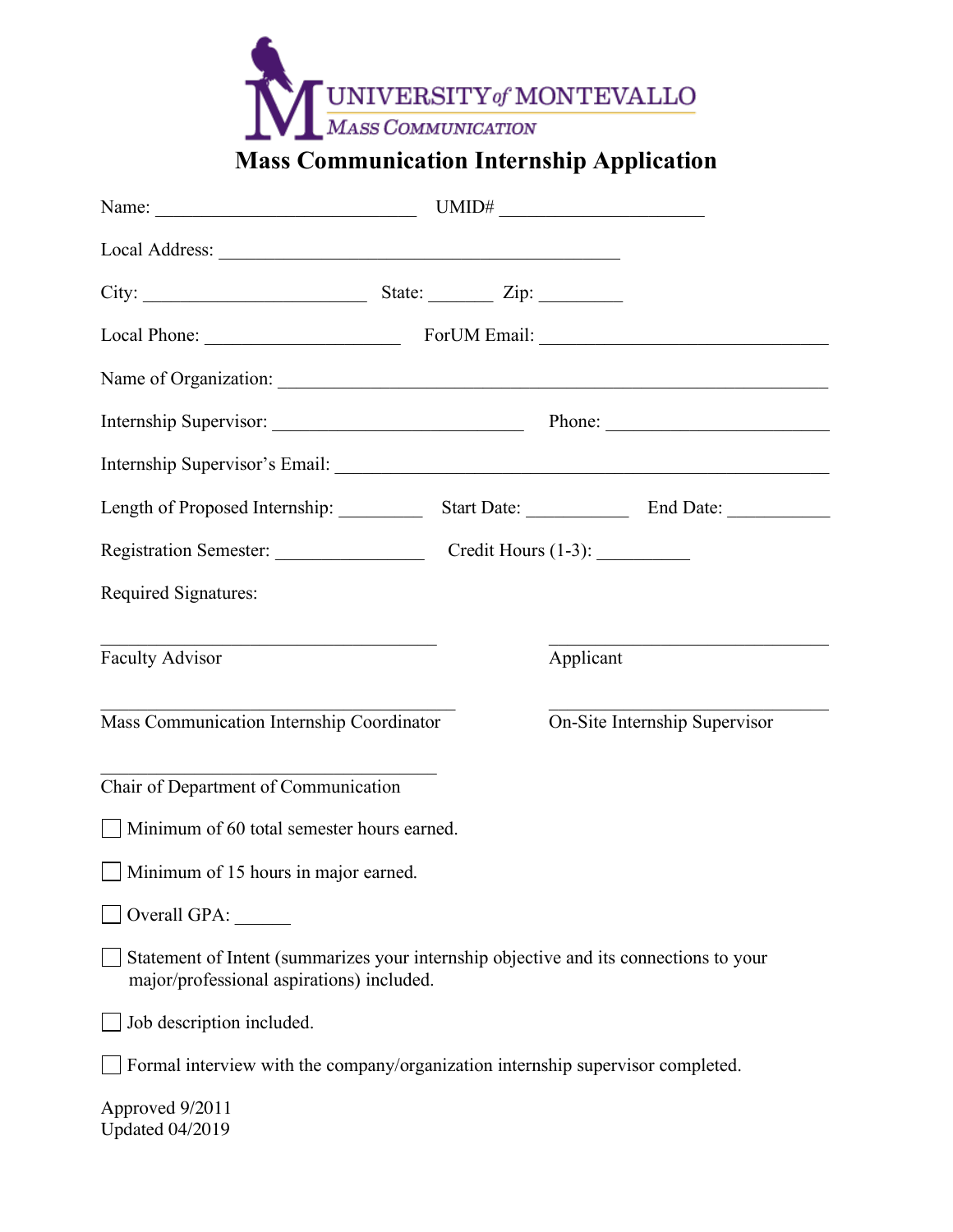# *MEMO TO THE STUDENT*

# **QUALIFICATIONS:**

- $\triangleright$  Internship must be directly related to your major.
- $\triangleright$  Since the purpose of an internship is to increase your knowledge in an unfamiliar area of your major, you cannot receive internship credit for your current full-time or part-time job.
- $\triangleright$  Be enrolled in the University of Montevallo majoring or minoring in Mass Communication.
- $\blacktriangleright$  Have successfully completed a minimum of 60 semester hours credit with an overall GPA of 2.5
- $\triangleright$  Have successfully completed a minimum of 15 hours in your respective major or minor.
- $\triangleright$  Complete the Internship Application form, which must be signed by your faculty advisor, onsite internship supervisor, MC Internship Coordinator, and the department chair.
- $\triangleright$  Complete a formal interview with the organization's internship supervisor.
- $\triangleright$  Provide a copy of the job description/responsibilities, as agreed upon with the organizational representative.
- $\triangleright$  Submit a complete packet with all of the above to the MC Internship Coordinator.

# **REQUIREMENTS:**

- $\triangleright$  Register for MC 475 once registration approval is entered.
- $\triangleright$  Maintain regular contact with the Internship Coordinator as agreed upon before the internship begins.
- $\triangleright$  Record hours by completing the attached timesheet and submit your reports weekly.
- $\triangleright$  Submit typed reflection paper that includes the following:
	- o Description of how you NOW see this internship connecting with your major and professional aspirations.
	- o Description of lessons learned and "aha" moments.
- o Lessons learned about your strengths and weaknesses as a communication practitioner.
- $\triangleright$  Ensure the organization supervisor completes and returns the final evaluation form by dead days. Grades will not be entered until the completed evaluation form has been received.

#### Ø **Professional Expectations**:

- o Internships are the equivalent of employment. This is your first professional job: your first step on your career path.
- o Consider this experience as an audition for a job. Your professional behavior may establish or damage your ethos/credibility.
- o Your organization supervisor has certain expectations. Know what those expectations are so you can do your best.
- o You represent the University of Montevallo. Those who follow you will be judged, in part, by how YOU perform.
- $\triangleright$  Each hour of course credit requires 45 hours of internship work logged.

# **CREDIT HOUR INFORMATION:**

- $\triangleright$  Each hour of course credit requires 45 hours of internship work logged.
- $\triangleright$  Maximum 3 credit hours per term.
- $\triangleright$  You may complete more than one internship for credit, preferably with different organizations, as long as the total number of credit hours does not exceed 6 credit hours.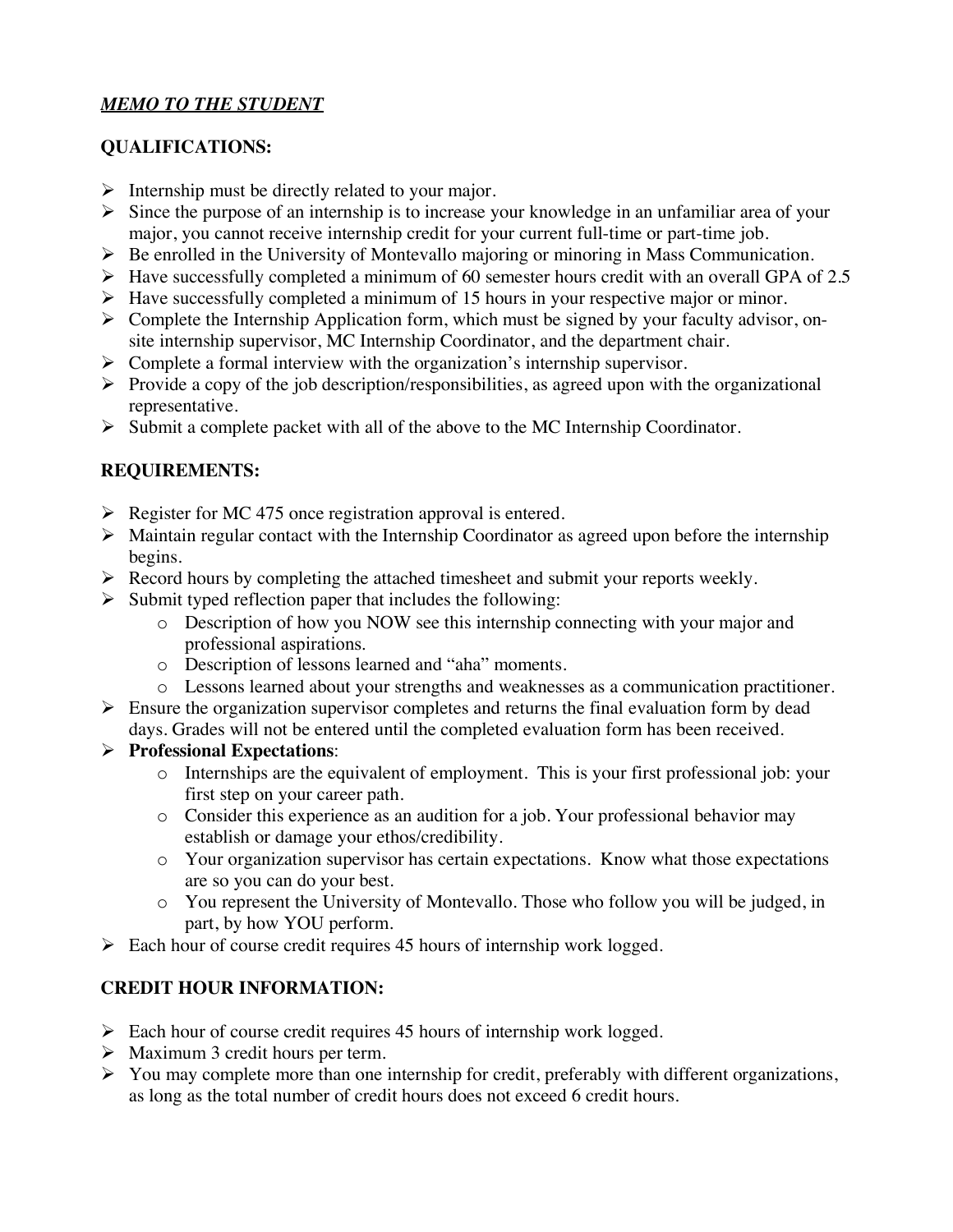# **MC 475 Weekly Time Entry and Progress Report**

Name: Week beginning (mm/dd/yyyy):

Total Hours worked this week: \_\_\_\_\_\_\_\_\_\_\_

Weekly Progress Report Questions (Bullet points are sufficient; no need for detailed explanation)

- 1. Summary of Tasks Completed this week:
- 2. What were some of your successes this week?
- 3. What were some of your greatest challenges this week? How did you overcome them?
- 4. What have you learned about communication and your job this week?
- 5. Additional Comments:

*Reminder*: Submit reports to Dr. Finklea (*bfinklea@montevallo.edu*) via email each Monday by 5PM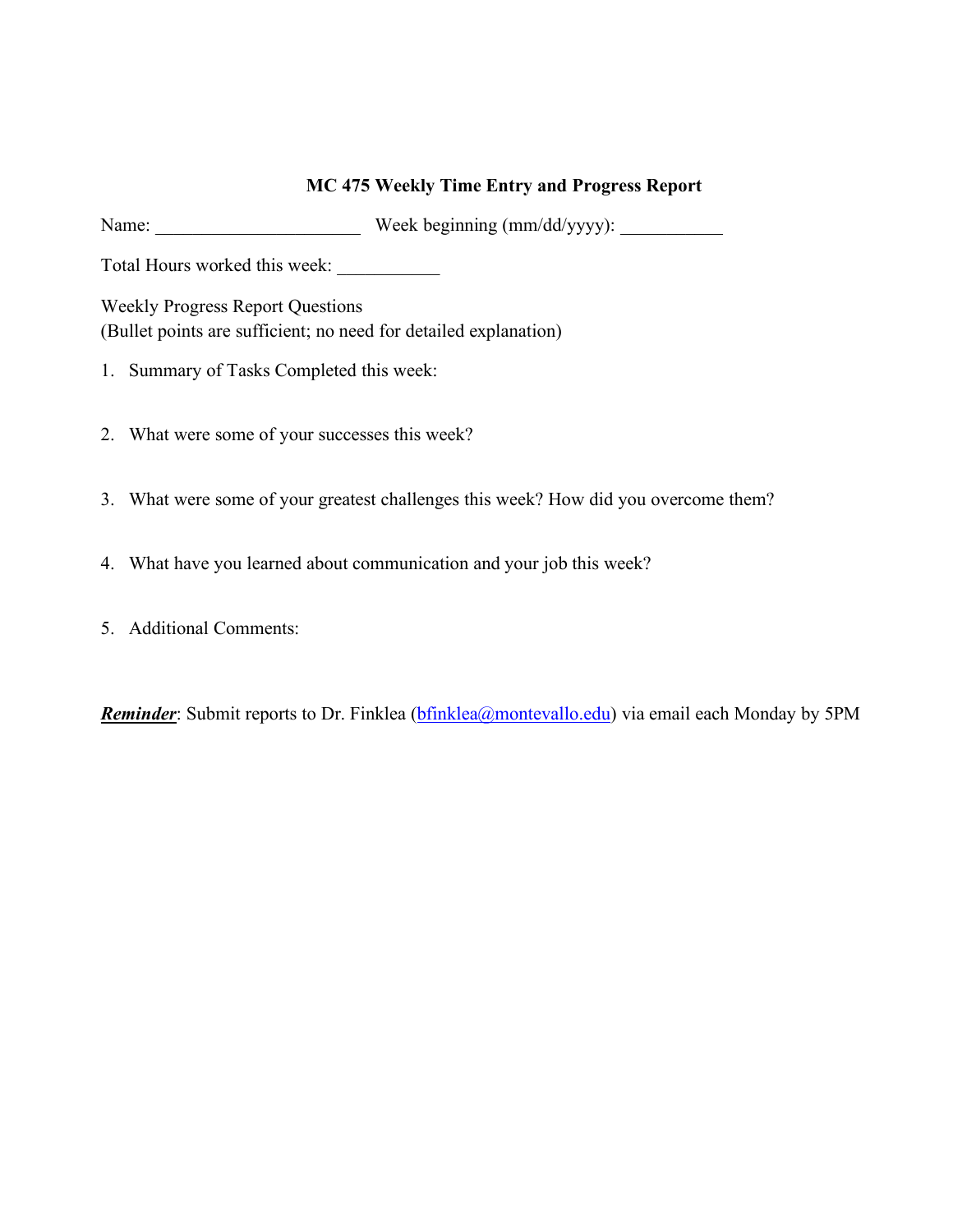

#### Memo: TO THE ORGANIZATION

The Department of Communication at the University of Montevallo is committed to increasing the participation of our students in their chosen fields of endeavor through various internships.

It is important to us that an internship be a valuable learning experience for our students. It is equally important to us that our students fulfill your needs and that this learning experience is mutually beneficial.

To qualify for our internship program, students must have completed relevant course work, which gives them a basic level of knowledge and competence in a specific area.

During their internships, we expect our students to develop their professional skills through observation, supervised work and independent performance of tasks.

A student is awarded one credit hour for every 45 hours worked at their internship. Students may not receive more credit hours than agreed to in the internship contract, nor can they exceed a maximum of six hours internship credit in their academic program. *All student interns are required to register for internship credit hours at the University.*

We realize that the University semester timetable does not always coincide with the immediate demands of a business. Therefore, it is acceptable for an internship to begin at any time during a semester. The grade will be awarded when the internship is completed.

If at any time your have any concerns or comments about your intern, feel free to contact me at bfinklea@montevallo.edu.

Sincerely,

Bruce futeled

Dr. Bruce Finklea Associate Professor of Mass Communication Mass Communication Internship Coordinator